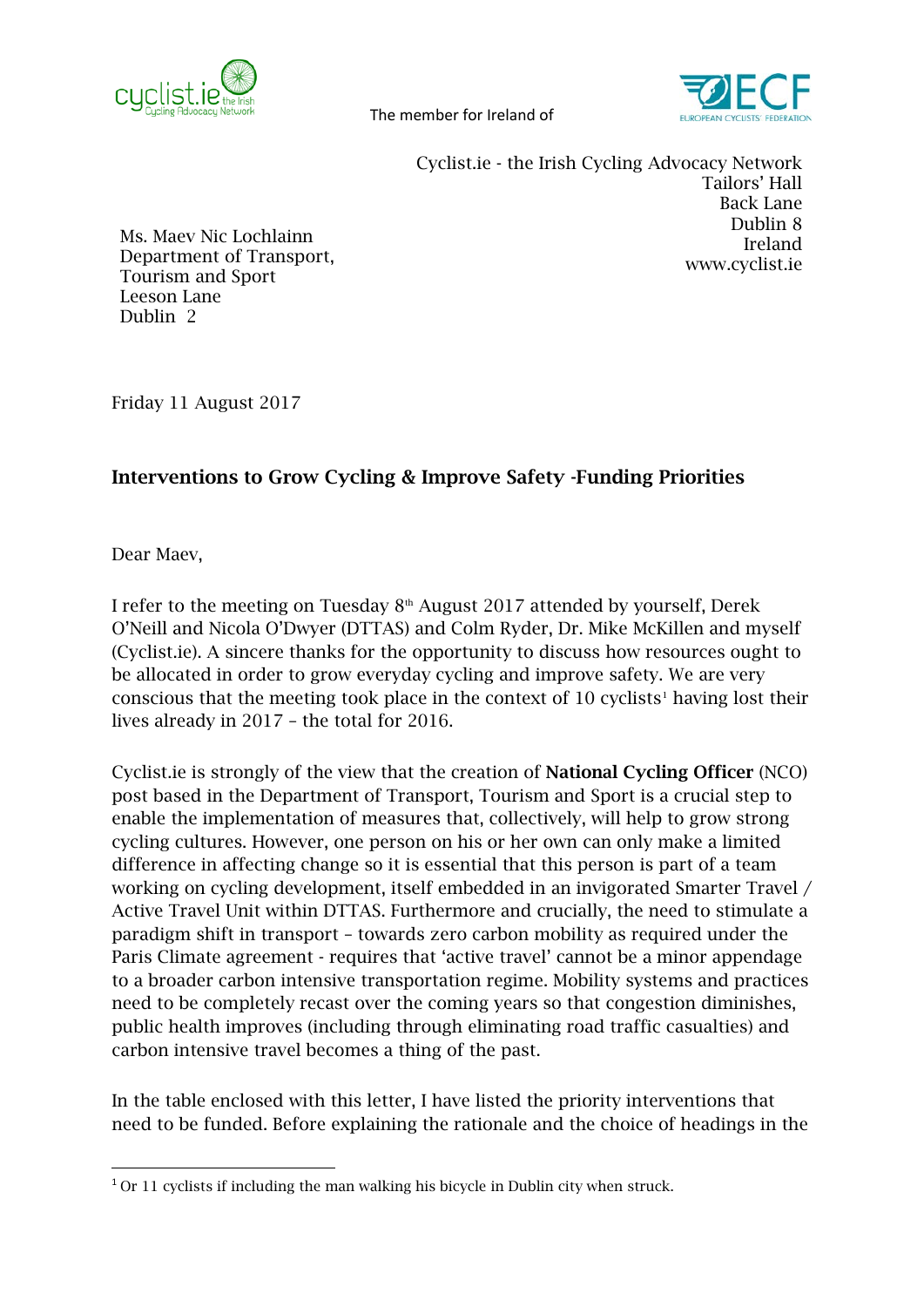

table, I wish to point to an introductory paragraph in the National Cycle Policy Framework (2009) which reads as follows:

## Breadth of Interventions

There is no single action [on its own] that will prompt people to cycle. There needs to be a wide package of measures to reverse the decline in cycling numbers. These measures need to integrate with wider transportation policies as well as other policy fields such as land-use planning, road safety and health. The efforts of formulating and implementing all of the policies must be maintained over the long-term. (page 7)

Another way to think about this is to consider cycling *as a system*. All the elements of the system need to be addressed. So this means the infrastructure (both for moving and parked bicycles and links with public transport), regulatory environment / enforcement regime, fiscal/economic incentives, promotions and marketing all need to be attended to. The system cannot function if all elements are not addressed – and indeed the linkages between them which is where 'coordination of activities' (by the NCO) comes in.

This point cannot be stressed enough and is illustrated in the graphic below taken from the German Federal Ministry of Transport's *Ride your bike. National Cycling Plan 2002-2012. Measures to Promote Cycling in Germany* (page 28).

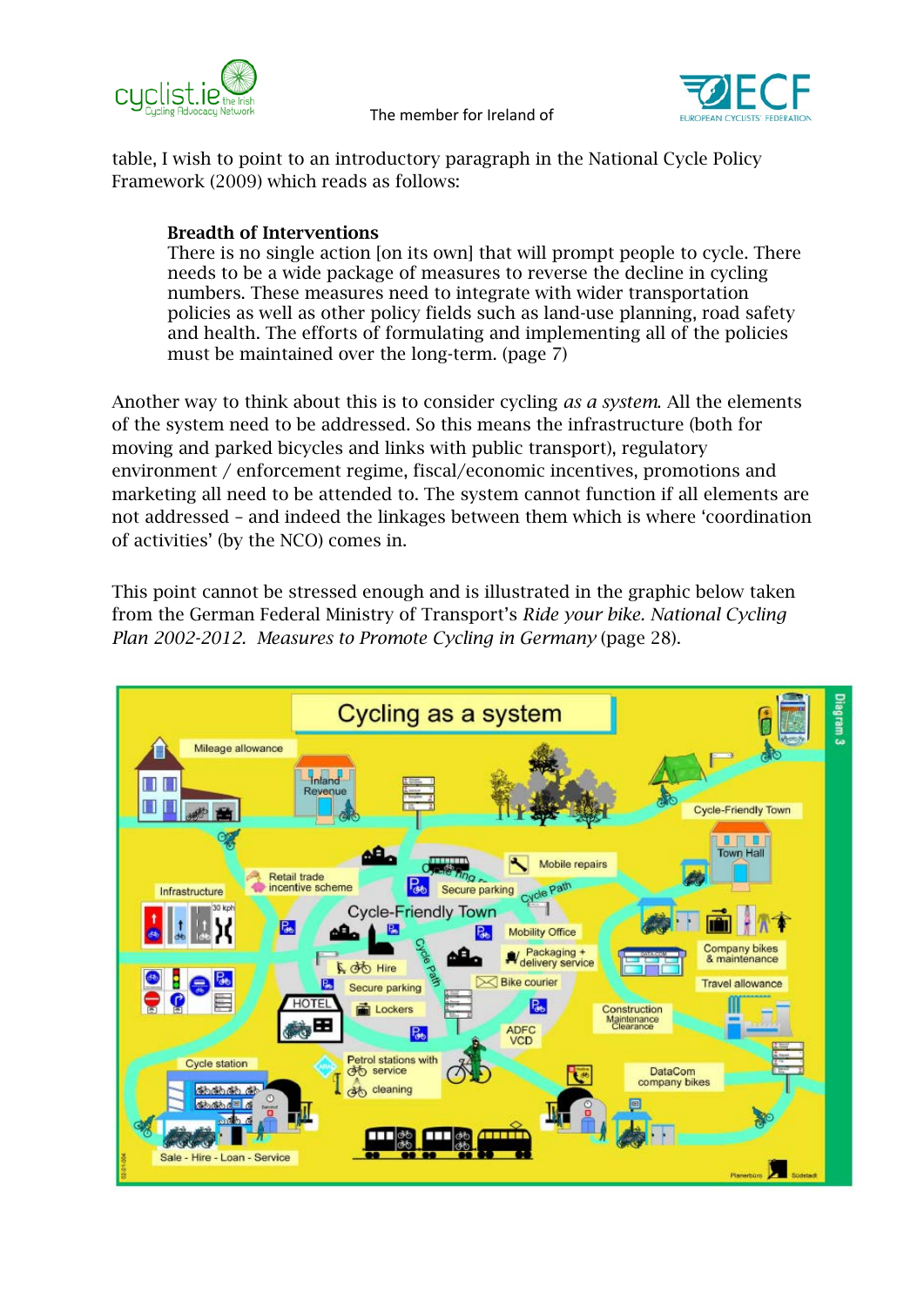



In relation to the table below I wish to highlight the following points:

- We divided up the interventions into the broad areas of:
	- o Public Policy
	- o Infrastructure (including integration with public transport)
	- o Cycle training and driver training
	- o Legislation / Enforcement / Traffic Management
	- o Vehicle Standards
	- o Funding and Resources
- We have included a reference to the relevant section of the NCPF because in spite of it being eight years old now – we think it provides still, a very relevant and holistic framework setting out how to re-establish a cycling culture.
- We have drawn a broad distinction between capital investment and annual funding so as to stress the point that *both funding streams are required*. In many cases (such as with the effective enforcement of traffic law – particularly re: speeding, dangerous overtaking and parking on cycle tracks, and with the provision of cycle training instruction) it is *that funding* that is really crucial in ensuring that the road environment is safe to cycle on.
- Note that estimates for some items are preliminary estimates. Further work needs to be carried out to cost these items.
- We stress the need to concentrate, on the one hand, on making built-up / urban areas cycle and walking friendly by introducing safer, lower (30km/h) speed limits together with high quality cycle infrastructure on arterial routes and making hostile junctions (particularly roundabouts) safe for vulnerable road users; and on the other hand, for rural roads we strongly advocate the introduction of safe minimum passing distance legislation, together with greenways and high quality EuroVelo routes that link to multiple destinations such as schools, employment centres and sports grounds as well as acting as visitor attractions.
- Crucially, whatever is being done, it must be done to the required / high standards (DMURS and the National Cycle Manual), otherwise it's wasted money (as we saw with so much of the early badly designed and maintained cycle infrastructure).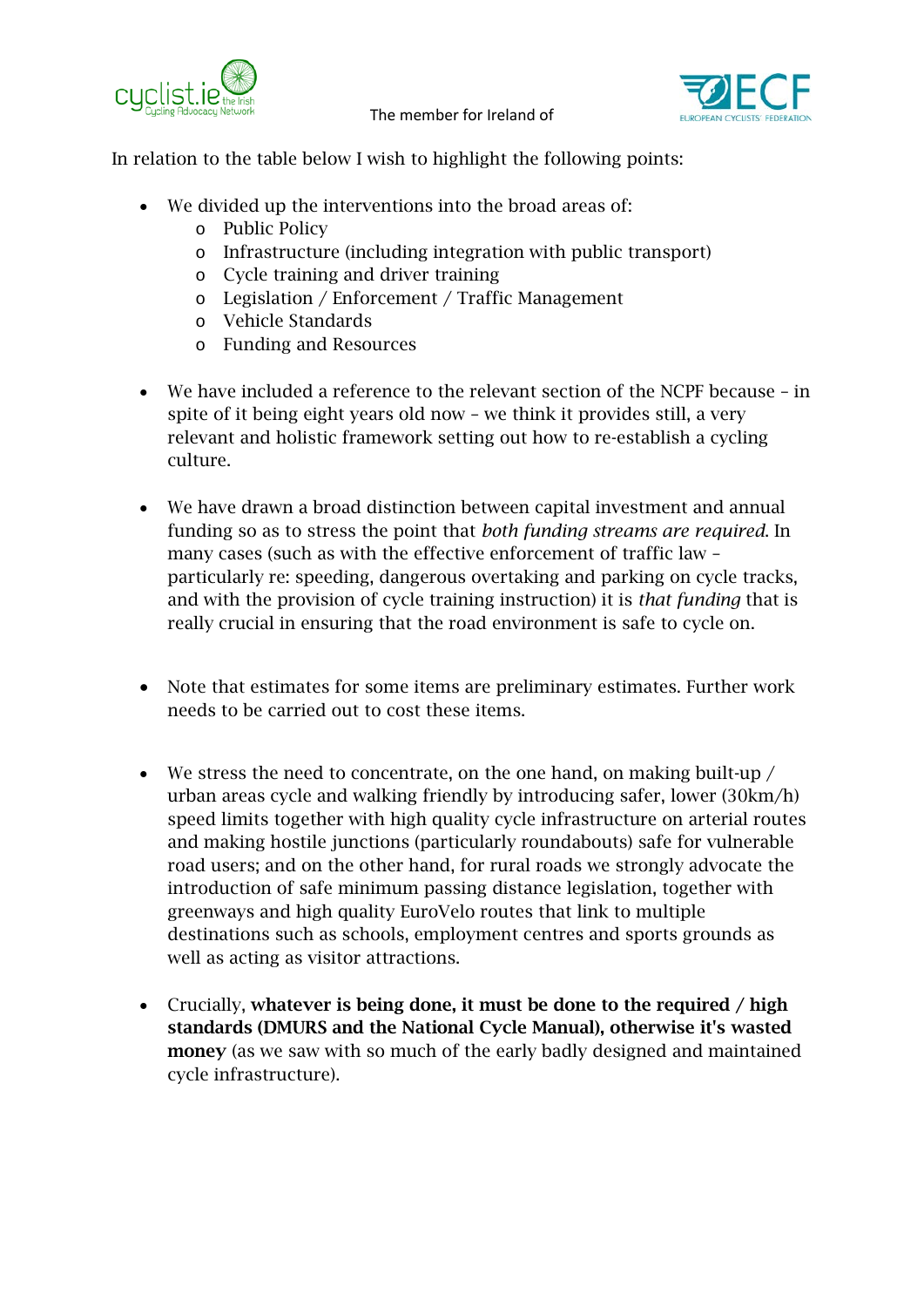



Finally, we wish to stress the point again that spending on cycling provides an unparalleled return on investment (RoI) compared to other transport schemes: the benefits gained to the economy, society and the environment massively outstrip the  $costs$  associated with the investment<sup>[2](#page-3-0)</sup>. There is no other vehicular transport investment type that comes near it on a RoI front – and the contrast with the RoIs of spending on urban highway schemes (a fashionable concept from 1960's traffic engineering thinking!) is astonishing. This is perhaps the strongest reason for advocating that at least 10% of the overall transport budget should be allocated for cycling – or 20% on walking and cycling as recommended by the  $UN<sup>3</sup>$  $UN<sup>3</sup>$  $UN<sup>3</sup>$ 

We look forward to hearing from you soon.

Yours sincerely

Dr. Damien Ó Tuama

National Cycling Coordinator, Cyclist.ie – the Irish Cycling Advocacy Network

Vice-President, European Cyclists' Federation

<span id="page-3-1"></span><span id="page-3-0"></span><sup>&</sup>lt;sup>2</sup> See https://ecf.com/what-we-do/cycling-economy.<br><sup>3</sup> See [http://www.unep.org/newscentre/urgent-investment-needed-walking-and-cycling-infrastructure-save](http://www.unep.org/newscentre/urgent-investment-needed-walking-and-cycling-infrastructure-save-millions-lives-and-combat-climate)[millions-lives-and-combat-climate.](http://www.unep.org/newscentre/urgent-investment-needed-walking-and-cycling-infrastructure-save-millions-lives-and-combat-climate)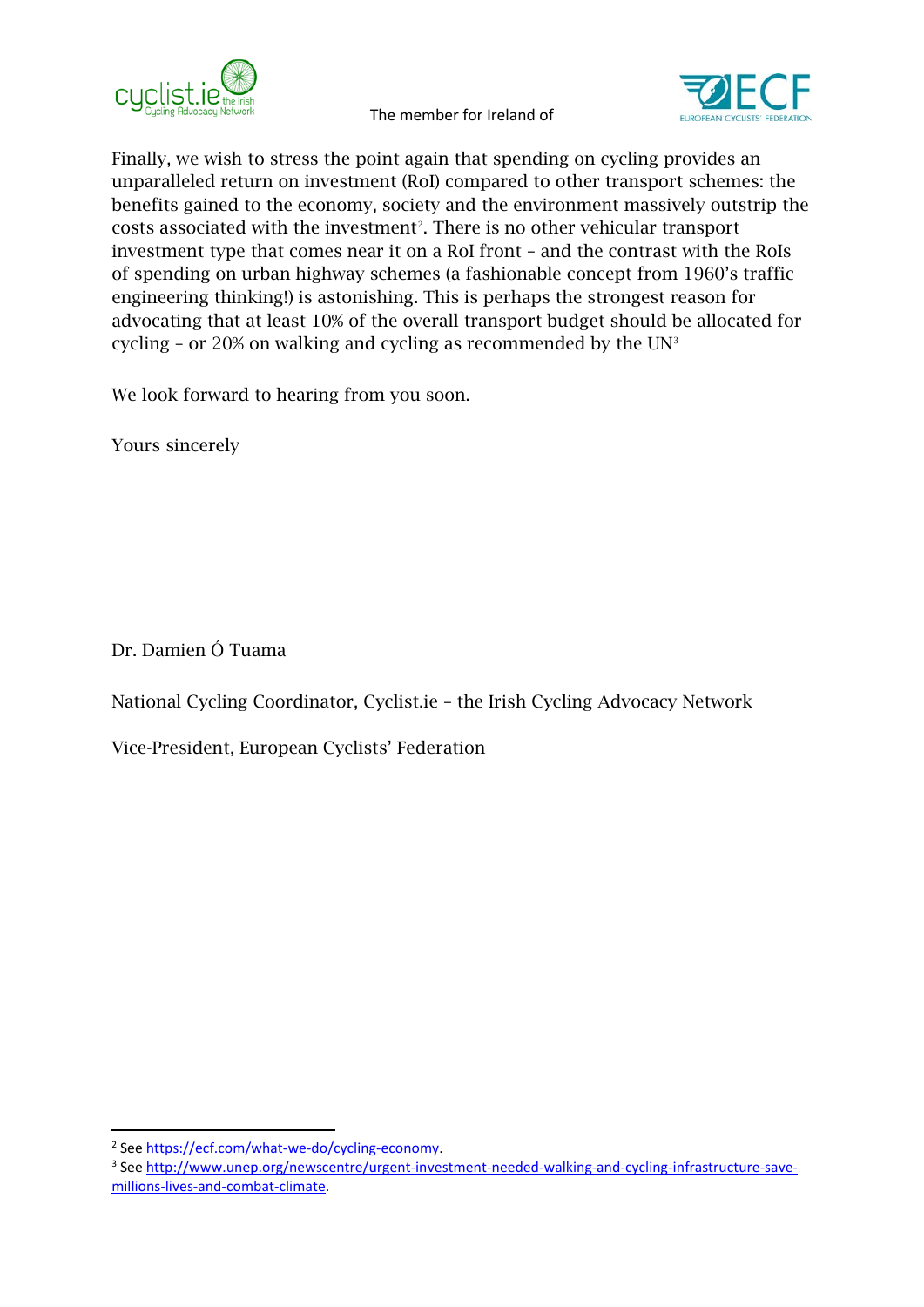## **Cycling Spend - Priority Interventions (dated 11.08.2017)**

| Item No         | Item                                                                                                                                                                                                                                                                                                                                                                                                                                                                                                                                                                                                                                                                                 | NCPF Ref?                            | Implemented by                                             | <b>Capital Cost</b><br>$(\epsilon M)$ | Annual<br>Cost $(\epsilon M)$ | Note / Comment                                                                                                                                                                 |
|-----------------|--------------------------------------------------------------------------------------------------------------------------------------------------------------------------------------------------------------------------------------------------------------------------------------------------------------------------------------------------------------------------------------------------------------------------------------------------------------------------------------------------------------------------------------------------------------------------------------------------------------------------------------------------------------------------------------|--------------------------------------|------------------------------------------------------------|---------------------------------------|-------------------------------|--------------------------------------------------------------------------------------------------------------------------------------------------------------------------------|
| Public policy   |                                                                                                                                                                                                                                                                                                                                                                                                                                                                                                                                                                                                                                                                                      |                                      |                                                            |                                       |                               |                                                                                                                                                                                |
|                 | Everyday bicycle use to be recognised as a core element of a transport policy for the 21st century and one which supports higher<br>level public health, climate and resource conservation imperatives.                                                                                                                                                                                                                                                                                                                                                                                                                                                                              | Overarching point Minister - and all | Departments,<br>Agencies & LA's etc.                       |                                       |                               | Overarching point in all messaging!                                                                                                                                            |
| 2               | The 2009 National Cycle Policy Framework document policies and actions to be built into all transport, planning and public health<br>policies.                                                                                                                                                                                                                                                                                                                                                                                                                                                                                                                                       | Implicit in the<br><b>NCPF</b>       | Minister - and all<br>Departments,<br>Agencies & LA's etc. |                                       |                               | Minor costs but part of NCO role to<br>ensure this happens.                                                                                                                    |
| 3               | Every county and city council must have a high quality cycling policy (audited to best international practice standards), to include;<br>the appointment of a recognised cycling officer, infrastructural and 'soft' / promotional elements. The quality of its cycling provision<br>must be graded and it should have to perform an annual audit detailing the number and location of fatalities and injuries to cyclists<br>and pedestrians, and detailed count data, and report it publicly.                                                                                                                                                                                      |                                      | LAs                                                        |                                       | 0.1                           |                                                                                                                                                                                |
|                 | Infrastructure (including integration with public transport)                                                                                                                                                                                                                                                                                                                                                                                                                                                                                                                                                                                                                         | NCPF Chap 02                         |                                                            |                                       |                               |                                                                                                                                                                                |
|                 | The top 50 most dangerous urban junctions in the country should be identified and retrofitted within two years to the standards<br>set out in the National Transport Authority's National Cycle Manual and the Department of Transport's 'Design Manual for Urban<br>Roads and Streets' (DMURS) at a minimum. Junctions to be retro-fitted with, inter alia, priority traffic lights for cyclists.                                                                                                                                                                                                                                                                                   | Objective 2<br>Policy 2.5 & 2.6      | LA's                                                       | 25                                    |                               | Assume €0.5M per junction?<br>Note: there are probably 50 junctions<br>in Dublin alone that need reconfiguring,<br>so a figure of 100 would make more<br>sense (over 4 years). |
| 5               | All road upgrades and new roads must include provision for cycling built to standards set out in the National Cycle Manual.                                                                                                                                                                                                                                                                                                                                                                                                                                                                                                                                                          | Objective 2<br>Policy 2.7            | LA's, TII                                                  | $\Omega$                              |                               | Minimal / zero additional cost.<br>However, we also need a revision to<br>the NCM - shared paths are the default<br>provision for cyclists. Needs to change.                   |
| 6               | All road designs to be subject to a formal road safety audit by an independent cycling expert before work begins, to ensure that<br>conditions for cyclists are up to standard. All road safety audits must be made available on local authority/TII websites - rather than<br>needing to sought out Freedom of Information.                                                                                                                                                                                                                                                                                                                                                         | Objective 2                          |                                                            |                                       |                               | By having road safey audits published<br>on websites, this will put additional<br>pressure on road designers & road<br>safety auditors to deliver higher quality<br>designs.   |
| $7\overline{ }$ | Secure bike parking to be provided at all major bus and rail stations (say 50 locations nationwide with average 100 spaces at<br>each location @ €2500 per space - ref Dublin City Centre Cycle Parking Strategy Report), plus more bike spaces on inter-city<br>trains, and permission to bring bikes on the Luas at off-peak times (see below under legislation).                                                                                                                                                                                                                                                                                                                  | Objective 8                          |                                                            | 25                                    |                               | Estimated based on the work carried<br>out by Dublin City Council (study on<br>'high density cycle parking provision').                                                        |
| 8               | A national programme of grants for bike parking at all public buildings where facilities are currently inadequate - schools, hospitals,<br>museums, venues, shopping centres etc. Plus also at churches, supermarkets, car parks, factories, GAA and other sports pitches,<br>plus other locations where public gatherings take place should be mandated to either retrofit or include safe bike parking in new<br>planning applications. DTTAS should specify standards (overloooked/well lit area, no wheel grip stands etc.) and there may be<br>possibility for central procurement to save costs. This is an easy win as should be no planning or local political implications. |                                      |                                                            | 20                                    |                               |                                                                                                                                                                                |
| $\mathsf{Q}$    | Priority Dublin (City & County/GDA) projects:<br>Royal Canal Cycleway, Grand Canal Cycleway (Portobello to Inchicore), Liffey Cycleway, Heuston to Chapelizod cycle route,<br>Dodder Greenway, Clontarf/Fairview to City Centre route, Clonskeagh Route, S2S southside, East Coast Trail to Balbriggan, Airport<br>Route, 2 Quietways in suburban areas north and south Dublin                                                                                                                                                                                                                                                                                                       |                                      |                                                            | 400                                   |                               | In Kildare, Naas should be a priority<br>and in Maynooth a high quality cycle<br>track is needed to a new secondary<br>school.                                                 |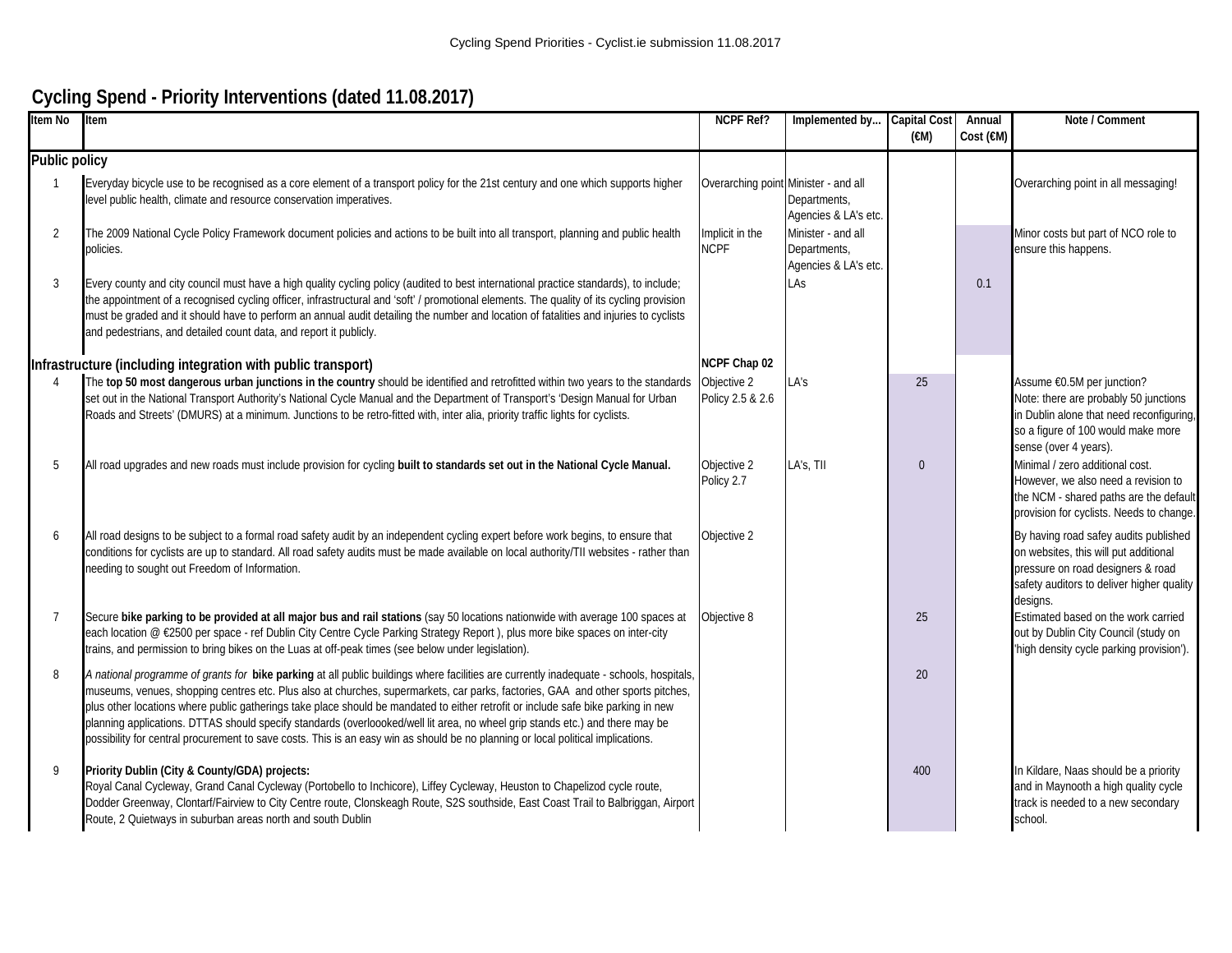| 10 | Further Dublin projects:<br>Develop all primary and secondary cycle routes as outlined in the GDA Cycle Network plan.                                                                                                                                                                                                                                                                                                                                                                                |                                           |                            | 200            |    |                                                               |
|----|------------------------------------------------------------------------------------------------------------------------------------------------------------------------------------------------------------------------------------------------------------------------------------------------------------------------------------------------------------------------------------------------------------------------------------------------------------------------------------------------------|-------------------------------------------|----------------------------|----------------|----|---------------------------------------------------------------|
| 11 | <b>Priority Cork projects:</b><br>Extending/upgrading the Blackrock to Passage West greenway to Carrigaline, Ringaskiddy and Crosshaven, a Cork City to Kinsale<br>greenway, a Cork City to Carrigtwohill / Midleton greenway/cycle super-highway, a Ballincollig Riverside Greenway, a Blarney/Tower<br>Greenway, a Macroom Greenway                                                                                                                                                                |                                           |                            | 50             |    | Initial rough estimate                                        |
| 12 | Priority Waterford projects:<br>Completing the 'last mile' from the fabulous Waterford-Dungarvan greenway into Waterford City centre. Constructing the New Ross<br>to Waterford Greenway.<br>High quality cycle provision on both dual carriageways approaching Rice Bridge on the North side of the River Suir                                                                                                                                                                                      |                                           |                            | 10             |    | Initial rough estimate                                        |
| 13 | Priority Limerick projects:<br>Continuing the work of Smarter Travel City - University of Limerick route to extend to Annacotty (an existing path, but needs<br>upgrading). Further stages along the Shannon: repair / rebuild the old bridge over the Mulcair (near Annacotty), extend the path to<br>Castleconnell and ultimately Killaloe, so as to significantly improve the Lough Derg Way, making more of it riverside and off-road.<br>Foot / cycle bridge over the Shannon, at Parteen Weir. |                                           |                            | 10             |    | Initial rough estimate                                        |
| 14 | <b>Priority Galway projects:</b><br>Greenway from Galway to Connemara via NUIG and crossing and alongside the Corrib.<br>Additional priority projects in Galway including making hostile junctions pedestrian and cycle friendly.                                                                                                                                                                                                                                                                    |                                           |                            | 10             |    | Initial rough estimate                                        |
| 15 | <b>Priority Dundalk Projects:</b><br>Link Railway Station to Bus Station, Inner Relief Road segregated cycleway, housing to services links.                                                                                                                                                                                                                                                                                                                                                          |                                           |                            | $\overline{2}$ |    |                                                               |
| 16 | Priority projects in various other Irish towns.                                                                                                                                                                                                                                                                                                                                                                                                                                                      |                                           |                            | 50             |    | Detailed to be teased out.                                    |
| 17 | Priority greenways (largely outside of main urban areas - and in addition to those specified above):<br>Completion and upgrading of the EuroVelo Network in Ireland, EV1 and EV2, much of it already in planning or completed, and the<br>addition of a new section of Euro Velo along Ireland's East Coast from Rosslare to Larne in Northern Ireland.                                                                                                                                              |                                           |                            | 300            |    | Small annual costs required for<br>maintenance plus promotion |
|    | Cycle training and driver training                                                                                                                                                                                                                                                                                                                                                                                                                                                                   | NCPF Chap 03                              |                            |                |    |                                                               |
| 18 | Access to cycle training to be available in all primary and secondary schools free of charge.                                                                                                                                                                                                                                                                                                                                                                                                        | Objective 11                              |                            |                | 10 | Cycle Right should be funded to the                           |
| 19 | Cycle safety must become a core part of the driving test, particularly for HGV and LPSV drivers.                                                                                                                                                                                                                                                                                                                                                                                                     | Objective 12                              |                            | $\mathbf{0}$   |    | Minimal additional cost.                                      |
| 20 | All taxi drivers to undergo European Certificate of Professional Competence<br>(CPC) standard certification.                                                                                                                                                                                                                                                                                                                                                                                         | Objective 12                              |                            | $\Omega$       |    | Minimal additional cost.                                      |
|    | Legislation / Enforcement / Traffic Management                                                                                                                                                                                                                                                                                                                                                                                                                                                       | NCPF Chap 05                              |                            |                |    |                                                               |
| 21 | 30km/h to become the default urban speed limit, including any necessary physical interventions.                                                                                                                                                                                                                                                                                                                                                                                                      | Objective 16                              | All LA's                   | 60             |    | Estimated capital cost - very little.                         |
| 22 | Much stronger detection and enforcement of traffic legislation that affects vulnerable road users, including cyclists and pedestrians,<br>such as speeding, use of mobile phones, dangerous overtaking, parking in bike lanes, vehicle standards, especially heavy goods<br>vehicles, and bicycle theft.                                                                                                                                                                                             | Objective 16<br>Policies 16.2 and<br>16.3 | An Garda Síochána          |                |    | How do we estimate how much<br>additionally this will cost?   |
| 23 | Legally enforced 1.5-metre gap for motor vehicles when overtaking cyclists and where there is insufficient room they should not<br>overtake.                                                                                                                                                                                                                                                                                                                                                         | Objective 16                              | <b>DoTTAS</b>              |                |    |                                                               |
| 24 | Contra-flow cycling to be allowed in one-way streets with low volumes of traffic and specifically signed, as is the norm in most<br>European cities.                                                                                                                                                                                                                                                                                                                                                 | Policy 15.7                               | All LA's                   |                |    | Minimal enough costs to implement - to<br>be done by each LA  |
| 25 | Cyclists to be allowed to make a left turn when traffic lights are red, but giving way to pedestrians walking on a green man, as is the Objective 15<br>case in some European countries.                                                                                                                                                                                                                                                                                                             |                                           | DTTAS and then all<br>LA's |                |    | Minimal enough costs to implement - to<br>be done by each LA  |
| 26 | Traffic lights programmed to give cyclists a head start, where appropriate, and 'green waves' provided for cyclists on heavily cycled<br>routes.                                                                                                                                                                                                                                                                                                                                                     | Objective 15                              | DTTAS and then all<br>LA's |                |    | Minimal enough costs to implement - to<br>be done by each LA  |